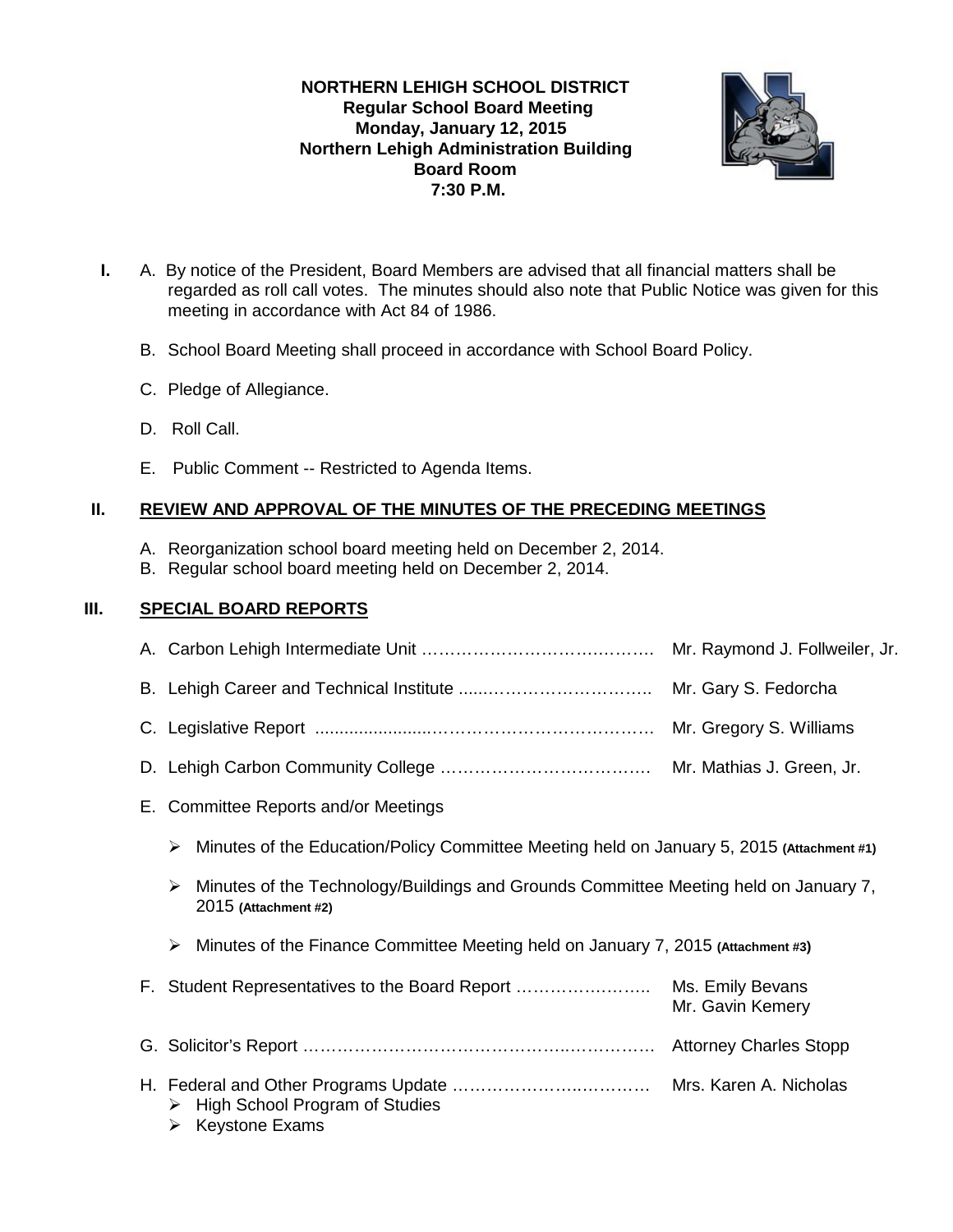|  | L.                                                                                                                                                                            |                                                                                                                                      |                                                                                                                                                                                                                                  | Mrs. Sherri Molitoris                                                                                               |  |
|--|-------------------------------------------------------------------------------------------------------------------------------------------------------------------------------|--------------------------------------------------------------------------------------------------------------------------------------|----------------------------------------------------------------------------------------------------------------------------------------------------------------------------------------------------------------------------------|---------------------------------------------------------------------------------------------------------------------|--|
|  | Mrs. Rhonda Frantz<br>Distribution of Single Audit Report for Fiscal Year Ending June 30, 2014<br>➤<br>$\triangleright$ Post Issuance Compliance<br>Act 1 Tax Levy Resolution |                                                                                                                                      |                                                                                                                                                                                                                                  |                                                                                                                     |  |
|  |                                                                                                                                                                               | > School Board Recognition Month<br><b>Ethics Forms</b><br>➤                                                                         |                                                                                                                                                                                                                                  |                                                                                                                     |  |
|  | K. An executive session will be held at 7:00 p.m. in the Administration Office Conference Room.<br>IV.<br><b>PERSONNEL</b>                                                    |                                                                                                                                      |                                                                                                                                                                                                                                  |                                                                                                                     |  |
|  |                                                                                                                                                                               |                                                                                                                                      |                                                                                                                                                                                                                                  |                                                                                                                     |  |
|  |                                                                                                                                                                               |                                                                                                                                      |                                                                                                                                                                                                                                  |                                                                                                                     |  |
|  |                                                                                                                                                                               | 1. Angela Henninger                                                                                                                  |                                                                                                                                                                                                                                  |                                                                                                                     |  |
|  |                                                                                                                                                                               | Assignment:                                                                                                                          |                                                                                                                                                                                                                                  | Slatington Elementary School Cook's Helper replacing                                                                |  |
|  |                                                                                                                                                                               | Salary:                                                                                                                              | Connie Andrews who retired.<br>\$9.00 Per Hour/3.0 Hours Per Day/5 Days Per Week                                                                                                                                                 | up to 180 Student Days per year plus additional cleaning<br>days as needed (2013-2017 Educational Support Personnel |  |
|  |                                                                                                                                                                               |                                                                                                                                      | CBA)                                                                                                                                                                                                                             |                                                                                                                     |  |
|  | Effective:<br>January 13, 2015<br>*60 Day probationary period ending March 13, 2015                                                                                           |                                                                                                                                      |                                                                                                                                                                                                                                  |                                                                                                                     |  |
|  | B. Co-Curricular Appointment 2014-2015                                                                                                                                        |                                                                                                                                      |                                                                                                                                                                                                                                  |                                                                                                                     |  |
|  |                                                                                                                                                                               | Jonathan DeFrain                                                                                                                     | <b>Assistant Softball Coach</b>                                                                                                                                                                                                  | \$3,020.00                                                                                                          |  |
|  |                                                                                                                                                                               | C. Co-Curricular Volunteers 2014-2015<br>Christopher Hamm*<br>Tyler Svetik*<br>*Pending Verification of Missing Personnel File Items | <b>Musical Vocal Coach</b><br>Assistant Boy's Basketball Coach                                                                                                                                                                   |                                                                                                                     |  |
|  | D. Co-Curricular Volunteers 2015-2016                                                                                                                                         |                                                                                                                                      |                                                                                                                                                                                                                                  |                                                                                                                     |  |
|  |                                                                                                                                                                               | <b>Terry Bowman</b><br>Derek Long<br>Sarah Arndt<br>Jaclyn Follweiler<br>Amy Zeiser<br><b>Adam Merkle</b>                            | <b>Assistant Football Coach</b><br><b>Assistant Football Coach</b><br><b>Assistant Field Hockey Coach</b><br><b>Assistant Field Hockey Coach</b><br><b>Assistant Cross Country Coach</b><br><b>Assistant Girl's Soccer Coach</b> |                                                                                                                     |  |
|  |                                                                                                                                                                               | E. Substitute                                                                                                                        |                                                                                                                                                                                                                                  |                                                                                                                     |  |
|  |                                                                                                                                                                               | 1. Instructional                                                                                                                     |                                                                                                                                                                                                                                  |                                                                                                                     |  |

 Approve the following substitute teachers for the 2014-2015 school year at the 2014-2015 substitute teacher rates as approved on the Supplementary Personnel Salary Schedule:

James Fisher – Social Studies Anthony Thomas – Elementary K-4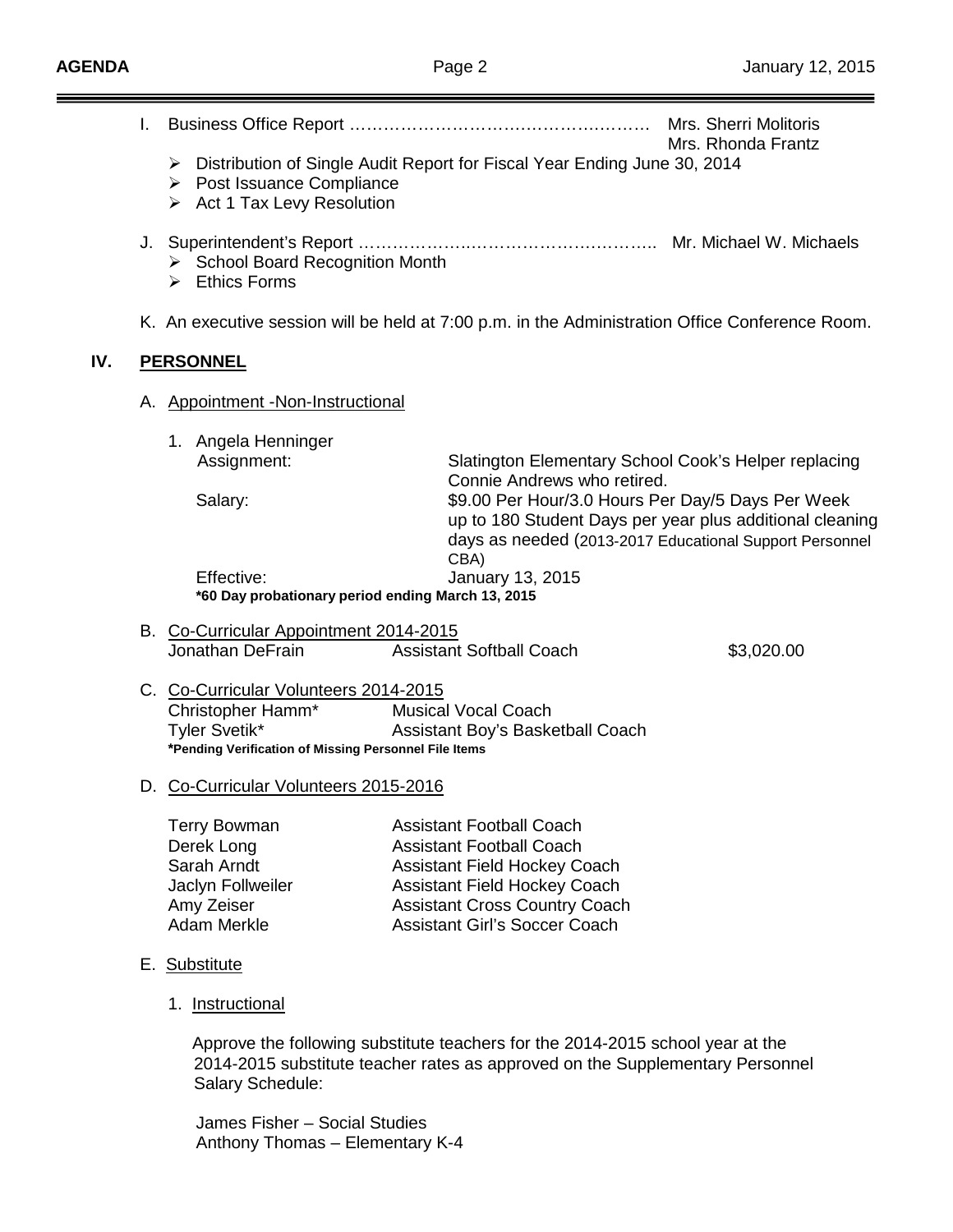# 2. <u>Non-Instructional</u>

Approve the following individual as a substitute instructional aide for the 2014-2015 school year at the 2014-2015 substitute rate as approved on the Supplementary Personnel Salary Schedule:

Dawn Martinez

#### **V. POLICY**

### A. Board Governance Standards/Code of Conduct

Approve to reaffirm the school board governance standards and code of conduct referenced in school board policy #011 – Local Board Procedures – Board Governance Standards/Code of Conduct as recommended by the Pennsylvania School Board Association. **(Attachment #4)**

### B. Northern Lehigh Patriot Club

Approve the request of the Senior High Administration to create a Patriot Club. This club will promote patriotism and students will raise/lower flags at the High School. The club will meet during homeroom and after school and there will be no cost to the district. **(Attachment #5)**

## C. Non-Resident Students

Approve the request of the parent of a senior student at the High School, who is moving out of the school district, to allow their student to finish the 2014-2015 school year in Northern Lehigh School District in accordance with school board policy #202

## **VI. CONFERENCES**

A. Bryan Geist – 48<sup>th</sup> Pennsylvania State Athletic Directors Association Conference – March 17-20, 2015 – Hershey Lodge, Hershey, PA – Registration: \$225.00, Lodging: \$529.47 – Total Approximate Cost: \$754.47 – Funding: Athletic Department Budget **(Attachment #6)**

### **VII. CURRICULUM AND INSTRUCTION**

A. Approve the High School Program of Studies Book for 2015-2016 school year as presented and recommended by Administration. **(Distributed to Board Members Only).** 

### **VIII. OLD BUSINESS**

### **IX. NEW BUSINESS**

A. Northern Lehigh School District Emergency Operations Plan

Approve changes to the Northern Lehigh School District Emergency Operations Plan, as presented. **(Attachment #7)**

B. Resolution for School Board Director Recognition Month – January 2015

**WHEREAS**, the role of locally elected school officials has served the Commonwealth of Pennsylvania and local communities in meeting the needs of public education since the passage of the Free School Act in 1834; and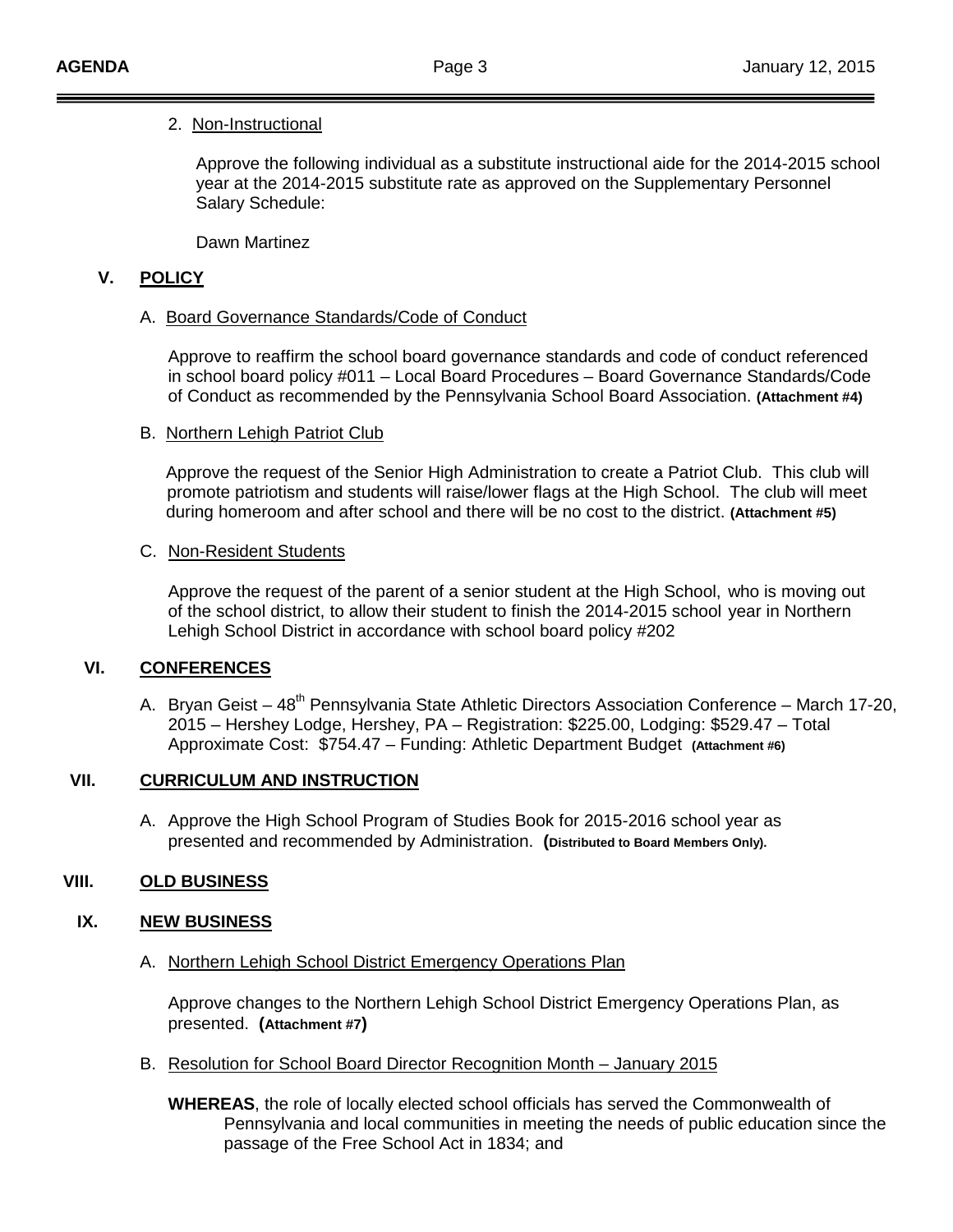- **WHEREAS**, these local boards have discharged their responsibilities to public education in a manner which has placed public education in the forefront of our educational systems; and
- **WHEREAS**, locally elected officials have distinguished themselves and their communities in this non-paid, volunteer public service commitment; and
- **WHEREAS**, the contributions of these men and women who serve on the Northern Lehigh Board of School Directors:

Robin T. Distler Gary S. Fedorcha Raymond J. Follweiler, Jr. Mathias J. Green, Jr. Natalie J. Green Edward E. Hartman Robert J. Keegan, Jr. Donna M. Kulp Gregory S. Williams

should be recognized and appreciated by those who benefit from the workings of our public school system;

- **NOW THEREFORE BE IT RESOLVED** that the Board of Directors of the Pennsylvania School Boards Association hereby proclaims the month of January as School Director Recognition Month in this commonwealth; and
- **FURTHER RESOLVE** that this proclamation be communicated to all school districts, school officials and local communities in a planned program which brings visibility and awareness of the role of locally elected school officials to the citizenry of this commonwealth.
- C. Approve the resolution from Lehigh Carbon Community College seeking school district preapproval for the college to acquire real estate in accordance with Section 2.2 of the Rules, Regulations and Procedures for Lehigh Carbon Community College, as presented. **(Attachment #8 )**

### **X. FINANCIAL**

- A. Approve the Following Financial Reports:
	- 1. General Fund Account month of November
	- 2. NLMS Student Activities Account month of November
	- 3. NLHS Student Activities and Scholarship Account month of November
- B. Approve the Following List of Bills:
	- 1. General Fund months of December and January
	- 2. Refreshment Stand month of December
	- 3. Cafeteria Fund month of December
- C. Approve the contract with PSBA to merge the employee sections of the policy manual in order to facilitate efficient identification of policies and streamline the policy review and updating process. There is a one-time cost of \$1,500 for this service. **(Attachment #9)**
- D. Approve the request of the senior high school to close the Musical Activities account. This account has a \$0.00 balance and has been dormant for the past five years.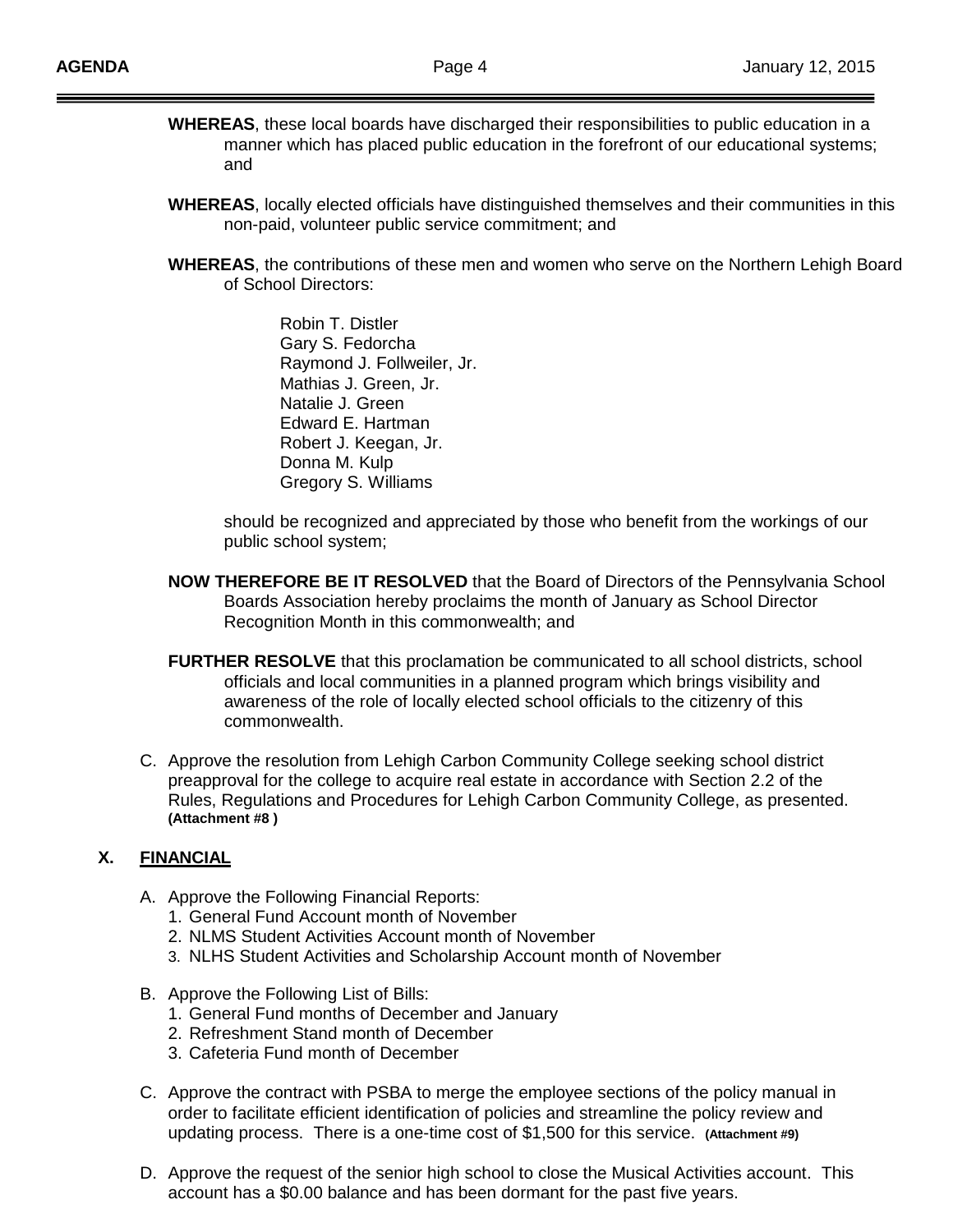- E. Approve abatement/exoneration requests of per capita taxes, for the residents that fall within the guidelines, as presented. **(Attachment #10)**
- F. Authorize Administration to purchase the delinquent county tax liens for the property owned by Venture LLC located on Route 873 in Slatington. This action would be taken to prevent the property from being sold "free and clear" at the county upset sale.
- G. Authorize Administration to participate in a buyback program for one hundred thirty-three (133) obsolete High School Science Department MacBooks in accordance with Policy 706.1.

#### H. Act 1 Tax Levy Resolution

#### **NORTHERN LEHIGH SCHOOL DISTRICT BOARD OF DIRECTORS**

#### **RESOLUTION**

**WHEREAS,** on June 27, 2006, the Pennsylvania legislature passed Act 1 of Special Session 2006, entitled the "Taxpayer Relief Act" (hereinafter "Act 1");

**WHEREAS,** Act 1 requires school districts to limit tax increases to the level set by an inflation index unless the tax increase is approved by voters in a referendum or the school district obtains from the Department of Education or a court of common pleas certain referendum exceptions;

**WHEREAS,** Act 1 does, however, allow a board of school directors to elect to adopt a resolution indicating that it will not raise the rate of any tax for the support of the public schools for the following fiscal year by more than its index, provided this resolution must be adopted no later than 110 days prior to the date of the election immediately preceding the upcoming fiscal year;

**WHEREAS,** the Northern Lehigh School District index for the 2015-2016 fiscal year is 2.6%;

**WHEREAS,** the Northern Lehigh School District Board of Directors has made the decision that it shall not raise the rate of any tax for the support of the Northern Lehigh School District for the 2015-2016 fiscal year by more than its index.

AND NOW, on this 12th day of January, 2015, it is hereby **RESOLVED** by the Northern Lehigh School District (hereinafter "District") Board of Directors (hereinafter "Board") the following:

- 1. The Board certifies that it will not increase any school district tax for the 2015-2016 school year at a rate that exceeds the index as calculated by the Pennsylvania Department of Education.
- 2. The Board certifies that it will comply with the procedures set forth in Section 687, of the Pennsylvania Public School Code (hereinafter "School Code"), 24 P.S. §6-687, for the adoption of its proposed and final budget.
- 3. The Board certifies that increasing any tax at a rate less than or equal to the index will be sufficient to balance its final budget of the 2015-2016 fiscal year.